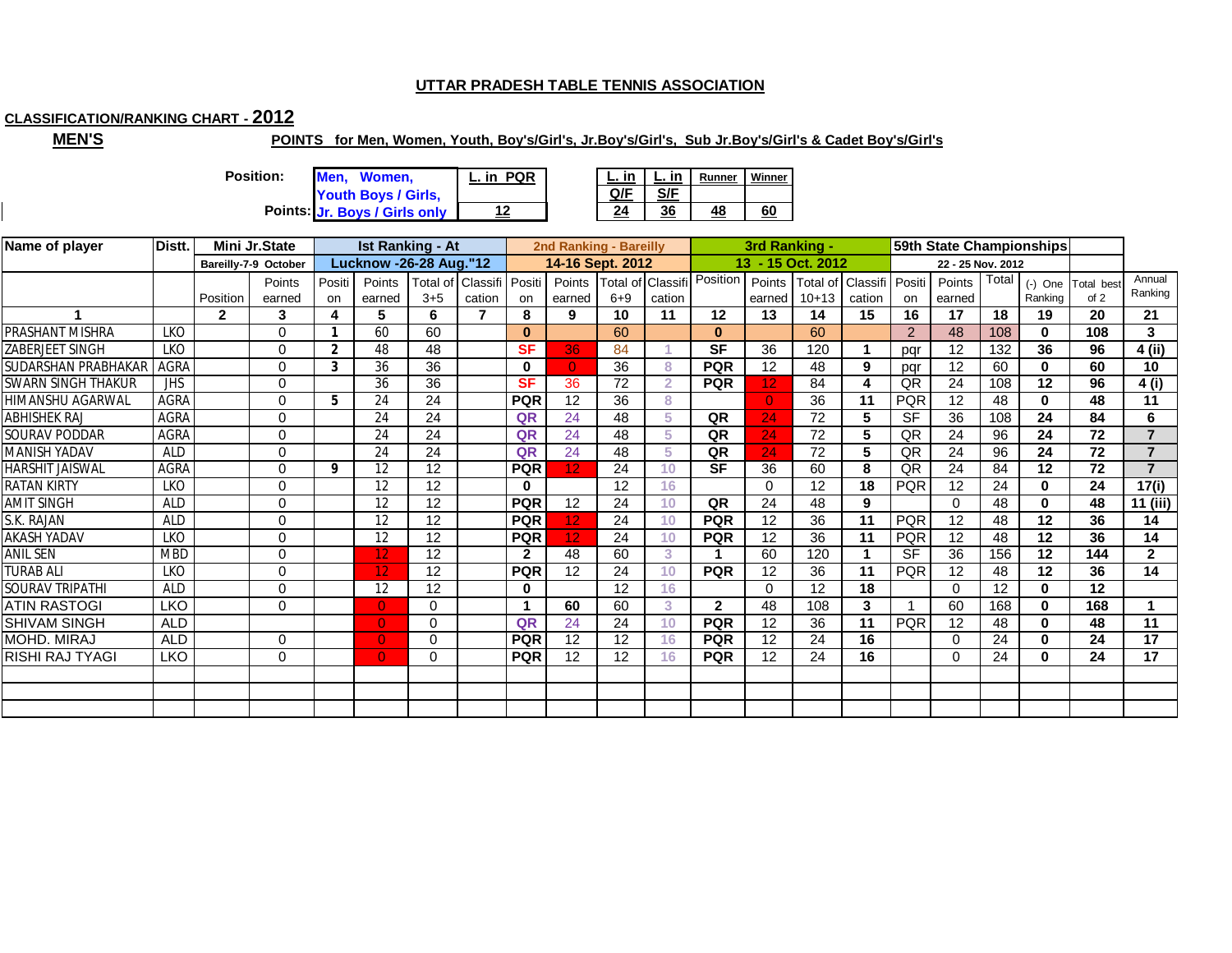# **CLASSIFICATION/RANKING CHART - 2012**

**WOMENS**

#### **POINTS for Men, Women, Youth, Boy's/Girl's, Jr.Boy's/Girl's, Sub Jr.Boy's/Girl's & Cadet Boy's/Girl's**

**Position: Men, Women, Youth Boys / Girls,** 

| on: | Men, Women,                                | <b>PQR</b><br>L. in |     | in  | Runner | Winner |
|-----|--------------------------------------------|---------------------|-----|-----|--------|--------|
|     | Youth Boys / Girls,                        |                     | Q/F | S/F |        |        |
|     | Points: <mark>Jr. Boys / Girls only</mark> |                     | 24  | 36  | 48     | 60     |

| Name of player          | Distt.      |              | Mini Jr.State        |                | <b>Ist Ranking - At</b>       |                          |        |              | 2nd Ranking - Bareilly |          |        |                            | 3rd Ranking - |                   |              |               |                   |       | 59th State Championships |                    |              |
|-------------------------|-------------|--------------|----------------------|----------------|-------------------------------|--------------------------|--------|--------------|------------------------|----------|--------|----------------------------|---------------|-------------------|--------------|---------------|-------------------|-------|--------------------------|--------------------|--------------|
|                         |             |              | Bareilly-7-9 October |                | <b>Lucknow -26-28 Aug."12</b> |                          |        |              | 14-16 Sept. 2012       |          |        |                            |               | 13 - 15 Oct. 2012 |              |               | 22 - 25 Nov. 2012 |       |                          |                    |              |
|                         |             | Position     | Points               | Positi         | Points                        | Total of Classifi Positi |        |              | Points                 |          |        | Total of Classifi Position | Points        | Total of          | Classifi     | <b>Positi</b> | Points            | Total |                          | (-) One Total best | Annual       |
|                         |             |              | earned               | on             | earned                        | $3 + 5$                  | cation | on           | earned                 | $6 + 9$  | cation |                            | earned        | $10+13$           | cation       | on            | earned            |       | Ranking                  | of $2$             | Ranking      |
|                         |             | $\mathbf{2}$ | 3                    | 4              | 5.                            | 6                        |        | 8            | 9                      | 10       | 11     | 12                         | 13            | 14                | 15           | 16            | 17                | 18    | 19                       | 20                 | 21           |
| <b>AISHWARYA PATHAK</b> | <b>GBN</b>  |              | $\Omega$             |                | 60                            | 60                       |        | 1            | 60                     | 120      |        |                            | 60            | 180               |              |               | 60                | 240   | 60                       | 180                |              |
| <b>VANDANA SINGH</b>    | <b>ALD</b>  |              | $\Omega$             | $\overline{2}$ | 48                            | 48                       |        | $\mathbf{2}$ | 48                     | 96       |        | QR                         | 24            | 120               | $\mathbf{2}$ | <b>SF</b>     | 36                | 156   | 24                       | 132                | $\mathbf{2}$ |
| <b>SITA VERMA</b>       | <b>KNP</b>  |              | $\Omega$             | 3              | 36                            | 36                       |        | <b>SF</b>    | 36                     | 72       |        | <b>SF</b>                  | 36            | 108               | 3            | QR            | 24                | 132   | 36                       | 96                 | 4            |
| <b>SAUNDARYA PATHAK</b> | <b>GBN</b>  |              | O                    |                | 36                            | 36                       |        | <b>SF</b>    | 36                     | 72       |        | QR                         | 24            | 96                | 4            | QR            | 24                | 120   | 24                       | 96                 | 4            |
| <b>DIKSHA DHRUVANS</b>  | <b>LKO</b>  |              | $\Omega$             | 5              | 24                            | 24                       |        | 0            |                        | 24       |        |                            |               | 24                |              | <b>PQR</b>    | 12                | 36    | $\mathbf{0}$             | 36                 | 11           |
| <b>TANU GUPTA</b>       | <b>ALD</b>  |              | $\Omega$             |                | 24                            | 24                       |        | QR           | 24                     | 48       |        | $\overline{2}$             | 48            | 96                |              | 2             | 48                | 144   | 24                       | 120                | 3            |
| <b>RUCHI SAINI</b>      | <b>KNP</b>  |              | 0                    |                | 24                            | 24                       |        | QR           | 24                     | 48       |        | <b>PQR</b>                 | 12            | 60                | 6            | 0             | $\Omega$          | 60    | 12                       | 48                 | 8            |
| <b>NANCY SINGH</b>      | <b>ALD</b>  |              | $\Omega$             |                | 24                            | 24                       |        | QR           | 24                     | 48       |        | <b>PQR</b>                 | 12            | 60                | 6            |               | $\Omega$          | 60    | 12                       | 48                 | 8            |
| SAKSHI KALRA            | <b>MBD</b>  |              | $\Omega$             | 9              | 12                            | 12                       |        | 0            |                        | 12       |        |                            |               | 12                |              |               | $\Omega$          | 12    | 0                        | 12                 | 15           |
| <b>AYUSHI SINGH</b>     | <b>ALD</b>  |              | 0                    |                | 12                            | 12                       |        | QR           | 24                     | 36       |        | QR                         | 24            | 60                | 6            | <b>SF</b>     | 36                | 96    | 12                       | 84                 | 6            |
| <b>ABHISARIKA YADAV</b> | <b>KNP</b>  |              | 0                    |                | 12                            | 12                       |        | 0            |                        | 12       |        |                            |               | 12                |              |               | $\Omega$          | 12    | 0                        | $12 \,$            | 15           |
| <b>NIMMI SAHU</b>       | <b>ALD</b>  |              | $\Omega$             |                | 12                            | 12                       |        | 0            |                        | 12       |        | <b>PQR</b>                 | 12            | 24                |              | <b>PQR</b>    | 12                | 36    | 0                        | 36                 | 11           |
| <b>SOMYA SINHA</b>      | <b>VNS</b>  |              | 0                    |                | 12                            | 12                       |        | 0            |                        | 12       |        |                            |               | 12                |              |               | $\Omega$          | 12    | $\mathbf{0}$             | 12                 | 15           |
| PRAGATI SRIVASTAVA      | <b>ALD</b>  |              | 0                    |                | 12                            | 12                       |        | <b>PQ</b>    | 12                     | 24       |        | <b>SF</b>                  | 36            | 60                | 6            | QR            | 24                | 84    | 12                       | 72                 | 7            |
| <b>SAKSHI GUPTA</b>     | <b>MBD</b>  |              | $\Omega$             |                | 12                            | 12                       |        | 0            |                        | 12       |        |                            |               | 12                |              |               | $\Omega$          | 12    | 0                        | 12                 | 15           |
| POOJA SINGH             | <b>ALD</b>  |              | 0                    |                | 12                            | 12                       |        | <b>PQR</b>   | 12                     | 24       |        |                            | $\Omega$      | 24                |              | <b>PQR</b>    | 12                | 36    | $\mathbf{0}$             | 36                 | 11           |
| <b>SIKHA RAGHAV</b>     | <b>ALG</b>  |              | $\Omega$             |                |                               | $\Omega$                 |        | <b>PQR</b>   | 12                     | 12       |        |                            |               | 12                |              |               | $\Omega$          | 12    | $\bf{0}$                 | 12                 | 15           |
| PRATIKSHA YADAV         | <b>LKO</b>  |              | $\Omega$             |                |                               | $\Omega$                 |        | <b>PQR</b>   | 12                     | 12       |        |                            |               | 12                |              |               | $\Omega$          | 12    | $\mathbf{0}$             | 12                 | 15           |
| <b>SHUBHANSHI GUPTA</b> | <b>MBD</b>  |              | $\Omega$             |                |                               | $\Omega$                 |        | <b>PQR</b>   | 12                     | 12       |        | <b>PQR</b>                 | 12            | 24                |              |               | $\Omega$          | 24    | $\mathbf{0}$             | 24                 | 14           |
| <b>ARSHITA SATSANGI</b> | <b>AGRA</b> |              |                      |                |                               | $\Omega$                 |        |              |                        | $\Omega$ |        | <b>SF</b>                  | 36            | 36                |              | <b>PQR</b>    | 12                | 48    | $\mathbf{0}$             | 48                 | 8            |
| <b>RITIKA AGARWAL</b>   | <b>ALG</b>  |              |                      |                |                               | $\Omega$                 |        |              |                        | $\Omega$ |        | <b>PQR</b>                 | 12            | 12                |              |               |                   | 12    |                          | 12                 | 15           |
| <b>NEHA SHARMA</b>      | <b>MBD</b>  |              |                      |                |                               | 0                        |        |              |                        | 0        |        | <b>PQR</b>                 | 12            | 12                |              |               |                   | 12    |                          | 12                 | 15           |
| <b>NAMRATA</b>          | <b>BLY</b>  |              |                      |                |                               | $\Omega$                 |        |              |                        | 0        |        | <b>PQR</b>                 | 12            | 12                |              |               |                   | 12    |                          | 12                 | 15           |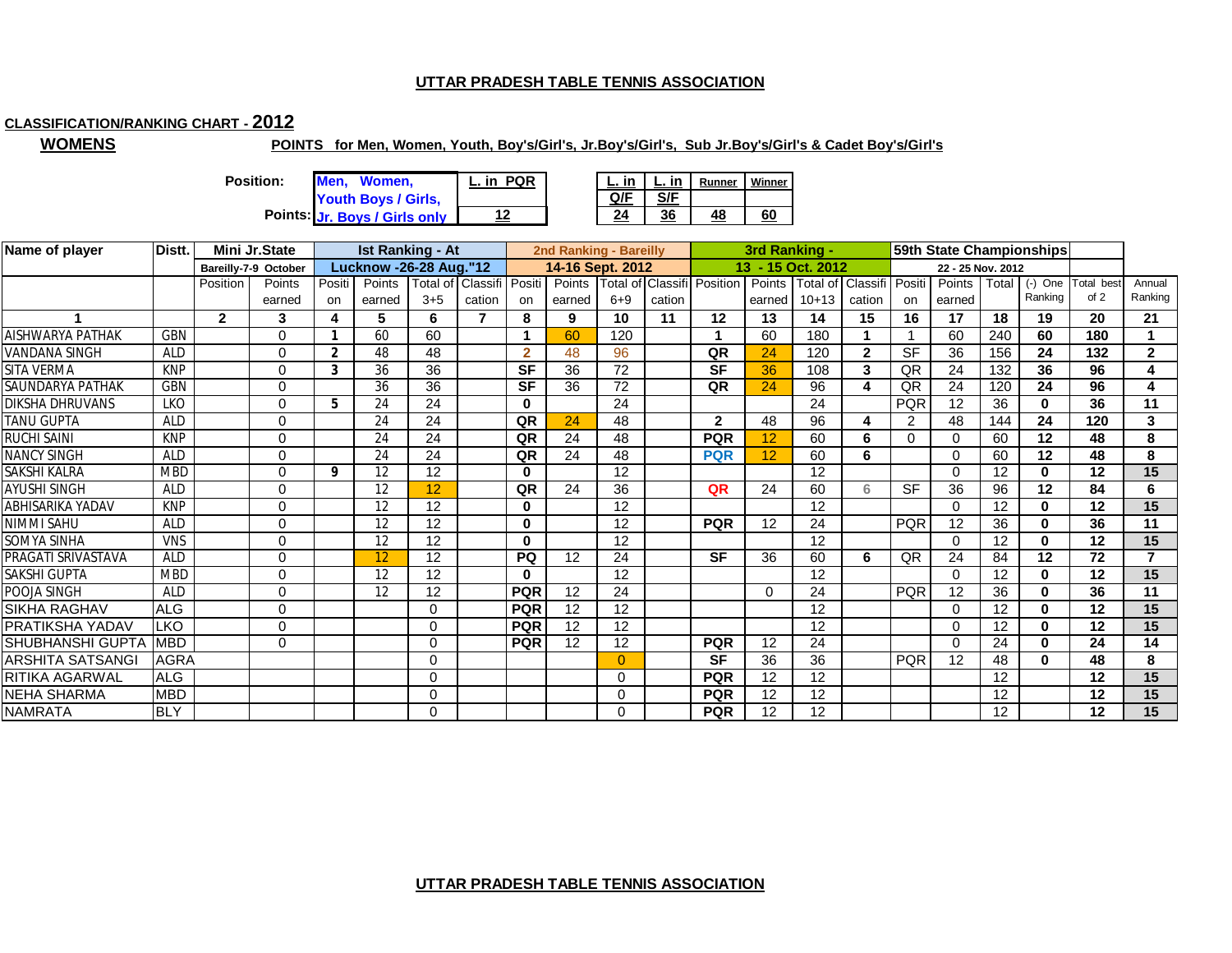## **CLASSIFICATION/RANKING CHART - 2012**

**YOUTH BOYS**

## **POINTS for Men, Women, Youth, Boy's/Girl's, Jr.Boy's/Girl's, Sub Jr.Boy's/Girl's & Cadet Boy's/Girl's**

**Position: Men, Women, Youth Boys / Girls,** 

**Jr. Boys / Girls only**

**12**

**L. in L. in Runner Winner Q/F S/F Points: 24 36 48 60 L. in PQR**

| Name of player         | Distt.      |                | Mini Jr.State        |                | <b>Ist Ranking - At</b>       |          |                          |              | 2nd Ranking - Bareilly |          |        |                            | 3rd Ranking - |                   |                          |            |                   |       | 59th State Championships |           |              |
|------------------------|-------------|----------------|----------------------|----------------|-------------------------------|----------|--------------------------|--------------|------------------------|----------|--------|----------------------------|---------------|-------------------|--------------------------|------------|-------------------|-------|--------------------------|-----------|--------------|
|                        |             |                | Bareilly-7-9 October |                | <b>Lucknow -26-28 Aug."12</b> |          |                          |              | 14-16 Sept. 2012       |          |        |                            |               | 13 - 15 Oct. 2012 |                          |            | 22 - 25 Nov. 2012 |       |                          |           |              |
|                        |             | Position       | Points               | Positi         | Points                        |          | Total of Classifi Positi |              | Points                 |          |        | Total of Classifi Position | Points        |                   | Total of Classifi Positi |            | Points            | Total | $(-)$ One                | Total bes | Annual       |
|                        |             |                | earned               | on             | earned                        | $3 + 5$  | cation                   | on           | earned                 | $6 + 9$  | cation |                            | earned        | $10+13$           | cation                   | <b>on</b>  | earned            |       | Ranking                  | of 2      | Ranking      |
|                        |             | $\overline{2}$ | 3                    | 4              | 5                             | 6        |                          | 8            | 9                      | 10       | 11     | 12                         | 13            | 14                | 15                       | 16         | 17                | 18    | 19                       | 20        | 21           |
| SUDARSHAN PRABHAKAR    | AGRA        |                | $\Omega$             | 1              | 60                            | 60       |                          |              | 60                     | 120      |        |                            | 60            | 180               |                          |            | 60                | 240   | 60                       | 180       |              |
| ARJUN KOHLI            | <b>MRT</b>  |                | $\Omega$             | $\overline{2}$ | 48                            | 48       |                          | QR           | 24                     | 72       |        | $\bf{0}$                   | ∩             | 72                |                          | $\Omega$   | 0                 | 72    | $\bf{0}$                 | 72        | 5(c)         |
| TURAB ALI              | <b>LKO</b>  |                | $\Omega$             | 3              | 36                            | 36       |                          | <b>PQR</b>   | 12                     | 48       |        | <b>PQR</b>                 | 12            | 60                | 6                        | <b>PQR</b> | 12                | 72    | 12                       | 60        | 9(ii)        |
| <b>AKASH YADAV</b>     | <b>LKO</b>  |                | $\Omega$             |                | 36                            | 36       |                          | <b>PQR</b>   | 12                     | 48       |        | <b>PQR</b>                 | 12            | 60                | 6                        | <b>PQR</b> | 12                | 72    | 12                       | 60        | 9(ii)        |
| GAUTAMA DHRUVANSH      | AGRA        |                | $\Omega$             | 5              | 24                            | 24       |                          | QR           | 24                     | 48       |        | <b>PQR</b>                 | 12            | 60                | 6                        | QR         | 24                | 84    | 12                       | 72        | 5(a)         |
| <b>ABHISHEK RA.</b>    | AGRA        |                | $\Omega$             |                | 24                            | 24       |                          | $\mathbf{2}$ | 48                     | 72       |        | $\mathbf{2}$               | 48            | 120               | $\mathbf{2}$             | <b>PQR</b> | 12                | 132   | 24                       | 108       | 3            |
| HARSHIT JAISWAL        | AGRA        |                | $\Omega$             |                | 24                            | 24       |                          | <b>SF</b>    | 36                     | 60       |        | <b>SF</b>                  | 36            | 96                | 3                        | 2          | 48                | 144   | 24                       | 120       | $\mathbf{2}$ |
| <b>AMIT SINGH</b>      | <b>ALD</b>  |                | $\Omega$             |                | 24                            | 24       |                          | <b>PQR</b>   | 12                     | 36       |        | <b>SF</b>                  | 36            | 72                | 4                        | <b>PQR</b> | 12                | 84    | 12                       | 72        | 5(b)         |
| ABHISHEK RANJAN        | LKO         |                | $\Omega$             | 9              | 12                            | 12       |                          | $\bf{0}$     | $\Omega$               | 12       |        |                            | $\Omega$      | 12                |                          |            | $\Omega$          | 12    | $\bf{0}$                 | 12        | 18           |
| SANDEEP CHOUDHARY      | GZB         |                | $\Omega$             |                | 12                            | 12       |                          | 0            | 0                      | 12       |        |                            | $\Omega$      | 12                |                          |            | $\Omega$          | 12    | 0                        | 12        | 18           |
| <b>SHANTAM GUPTA</b>   | <b>MBD</b>  |                | $\Omega$             |                | 12                            | 12       |                          | $\Omega$     | $\Omega$               | 12       |        |                            | $\Omega$      | 12                |                          |            | $\Omega$          | 12    | $\bf{0}$                 | 12        | 18           |
| <b>ABHINAV BELWAL</b>  | GZB         |                | $\Omega$             |                | 12                            | 12       |                          | <b>PQR</b>   | 12                     | 24       |        | QR                         | 24            | 48                | 9                        | <b>SF</b>  | $\overline{36}$   | 84    | 12                       | 72        | 5            |
| SHIVAM SINGH           | <b>ALD</b>  |                | $\Omega$             |                | 12                            | 12       |                          | <b>PQR</b>   | 12                     | 24       |        | <b>PQR</b>                 | 12            | 36                | 12                       | QR         | 24                | 60    | 12                       | 48        | 12           |
| SOURAV TRIPATHI        | <b>ALD</b>  |                | $\Omega$             |                | 12                            | 12       |                          | <b>PQR</b>   | 12                     | 24       |        |                            | $\Omega$      | 24                |                          | QR         | 24                | 48    | $\bf{0}$                 | 48        | 12           |
| MOHD. ANWAR            | <b>ALD</b>  |                | $\Omega$             |                | 12                            | 12       |                          | <b>PQR</b>   | 12                     | 24       |        | <b>PQR</b>                 | 12            | 36                | $12 \,$                  | <b>PQR</b> | 12                | 48    | 12                       | 36        | 15           |
| SARTHAK SETH           | <b>GZB</b>  |                | $\Omega$             |                | 12                            | 12       |                          | $\bf{0}$     | $\Omega$               | 12       |        |                            | $\Omega$      | 12                |                          |            | $\Omega$          | 12    | $\bf{0}$                 | 12        | 18           |
| SHUBHAM KHANDELWALAGRA |             |                | $\Omega$             |                | $\Omega$                      | $\Omega$ |                          | QR           | 24                     | 24       |        | QR                         | 24            | 48                | 9                        | <b>SF</b>  | 36                | 84    | $\mathbf{0}$             | 84        | 4            |
| MOHD. MIRAJ            | <b>ALD</b>  |                | $\Omega$             |                | 0                             | $\Omega$ |                          | <b>SF</b>    | 36                     | 36       |        |                            | $\Omega$      | 36                | $12 \,$                  | QR         | 24                | 60    | $\mathbf{0}$             | 60        | 9(i)         |
| <b>DEVANSH GUPTA</b>   | <b>AGRA</b> |                | $\Omega$             |                |                               | $\Omega$ |                          | QR           | 24                     | 24       |        | QR                         | 24            | 48                | 9                        |            | $\Omega$          | 48    | $\bf{0}$                 | 48        | 12           |
| <b>VARUN GUPTA</b>     | <b>GZB</b>  |                | $\Omega$             |                |                               | $\Omega$ |                          | <b>PQR</b>   | 12                     | 12       |        | <b>PQR</b>                 | 12            | 24                | 15                       |            | 0                 | 24    | $\bf{0}$                 | 24        | 16           |
| <b>AKASH KUMAR</b>     | <b>AGRA</b> |                | $\Omega$             |                |                               | $\Omega$ |                          |              |                        | $\Omega$ |        | QR                         | 24            | 24                | 15                       |            | $\Omega$          | 24    | $\bf{0}$                 | 24        | 16           |
| <b>FARAZ KHAN</b>      | GZB         |                |                      |                |                               | $\Omega$ |                          |              |                        | O        |        | <b>PQR</b>                 | 12            | 12                | 15                       |            | $\Omega$          | 12    | 0                        | 12        | 18           |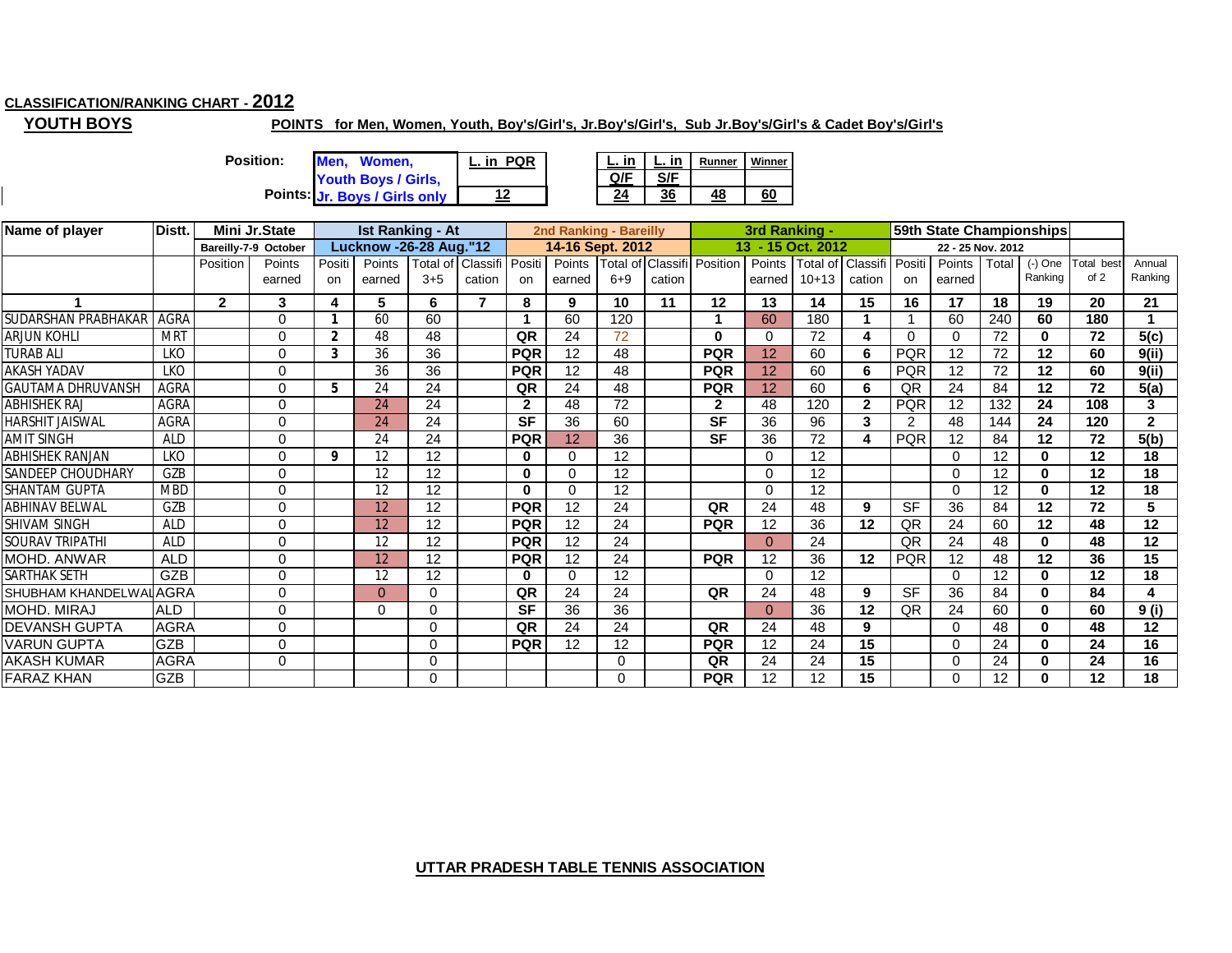## **CLASSIFICATION/RANKING CHART - 2012**

**YOUTH GIRLS**

#### **POINTS for Men, Women, Youth, Boy's/Girl's, Jr.Boy's/Girl's, Sub Jr.Boy's/Girl's & Cadet Boy's/Girl's**

**Points: 24 36 48 60 Jr. Boys / Girls only Position: Men, Women, Youth Boys / Girls, L. in PQR 12**

|  | Runner | Vinner |
|--|--------|--------|
|  |        |        |
|  |        |        |

| Name of player          | Distt.      |              | Mini Jr.State        |              | <b>Ist Ranking - At</b>       |                          |        |              | 2nd Ranking - Bareilly |         |        |                            | 3rd Ranking - |                   |                   |               | 59th State Championships |       |              |            |         |
|-------------------------|-------------|--------------|----------------------|--------------|-------------------------------|--------------------------|--------|--------------|------------------------|---------|--------|----------------------------|---------------|-------------------|-------------------|---------------|--------------------------|-------|--------------|------------|---------|
|                         |             |              | Bareilly-7-9 October |              | <b>Lucknow -26-28 Aug."12</b> |                          |        |              | 14-16 Sept. 2012       |         |        |                            |               | 13 - 15 Oct. 2012 |                   |               | 22 - 25 Nov. 2012        |       |              |            |         |
|                         |             | Position     | Points               | Positi       | Points                        | Total of Classifi Positi |        |              | Points                 |         |        | Total of Classifi Position | Points        |                   | Total of Classifi | Positi        | Points                   | Total | $(-)$ One    | Total best | Annual  |
|                         |             |              | earned               | on           | earned                        | $3 + 5$                  | cation | on           | earned                 | $6 + 9$ | cation |                            | earned        | $10 + 13$         | cation            | on            | earned                   |       | Ranking      | of 2       | Ranking |
|                         |             | $\mathbf{2}$ | 3                    | 4            | 5                             | 6                        |        | 8            | 9                      | 10      | 11     | $12 \,$                    | 13            | 14                | 15                | 16            | 17                       | 18    | 19           | 20         | 21      |
| AISHWARYA PATHAK        | <b>GBN</b>  |              | 0                    |              | 60                            | 60                       |        | <b>SF</b>    | 36                     | 96      |        | $\mathbf{2}$               | 48            | 144               |                   | <b>SF</b>     | 36                       | 180   | 36           | 144        | (b)     |
| <b>TANU GUPTA</b>       | <b>ALD</b>  |              | 0                    | $\mathbf{2}$ | 48                            | 48                       |        | QR           | 24                     | 72      |        | <b>SF</b>                  | 36            | 108               | $\mathbf{2}$      |               | 60                       | 168   | 24           | 144        |         |
| VANDANA SINGH           | <b>ALD</b>  |              |                      | 3            | 36.                           | 36                       |        |              | 60                     | 96      |        | <b>SF</b>                  | 36            | 132               |                   | $\mathcal{P}$ | 48                       | 180   | 36           | 144        | 1(a)    |
| <b>AYUSHI SINGH</b>     | <b>ALD</b>  |              | $\Omega$             |              | 36                            | 36                       |        | <b>SF</b>    | 36                     | 72      |        | QR                         | 24            | 96                | 5                 | QR            | 24                       | 120   | 24           | 96         | 5       |
| <b>DIKSHA DHRUV</b>     | <b>LKO</b>  |              | $\Omega$             | 5            | 24                            | 24                       |        | QR           | 24                     | 48      |        | QR                         | 24            | 72                | 6                 | QR            | 24                       | 96    | 24           | 72         |         |
| NIMMI SAHU              | <b>ALD</b>  |              | $\Omega$             |              | 24                            | 24                       |        | $\bf{0}$     | $\Omega$               | 24      |        | QR                         | 24            | 48                | 8                 | <b>PQR</b>    | 12                       | 60    | $\mathbf{0}$ | 60         | 8       |
| <b>RUCHI SAINI</b>      | <b>KNP</b>  |              | 0                    |              | 24                            | 24                       |        | QR           | 24                     | 48      |        |                            | $\Omega$      | 48                |                   |               | $\Omega$                 | 48    | 0            | 48         | 9(a)    |
| POOJA SINGH             | <b>ALD</b>  |              | $\Omega$             |              | 24                            | 24                       |        | <b>PQR</b>   | 12 <sub>1</sub>        | 36      |        | QR                         | 24            | 60                |                   | <b>SF</b>     | 36                       | 96    | 12           | 84         | 6       |
| <b>PREETI PATEL</b>     | <b>VNS</b>  |              | $\Omega$             | 9            | 12                            | 12                       |        |              |                        | 12      |        |                            | $\Omega$      | 12                |                   | <b>PQR</b>    | 12                       | 24    | 0            | 24         | 13      |
| NITIKA SHUKLA           | <b>RKT</b>  |              |                      |              | 12                            | 12                       |        |              | $\Omega$               | 12      |        | <b>PQR</b>                 | 12            | 24                |                   | <b>PQR</b>    | 12                       | 36    | $\bf{0}$     | 36         | 11(a)   |
| PRATIKSHA YADAV         | LKO         |              |                      |              | 12                            | 12                       |        | QR           | 24                     | 36      |        | <b>PQR</b>                 | 12            | 48                |                   | <b>PQR</b>    | 12                       | 60    | 12           | 48         | 9       |
| PRAGATI SRIVASTAVA      | <b>ALD</b>  |              | $\Omega$             |              | 12                            | 12                       |        |              | $\Omega$               | 12      |        |                            |               | 12                |                   | <b>PQR</b>    | 12                       | 24    | 0            | 24         | 13      |
| AKRITI SRIVASTAVA       | <b>LKO</b>  |              |                      |              | 12                            | 12                       |        |              | $\Omega$               | 12      |        |                            |               | 12                |                   |               | ∩                        | 12    | 0            | 12         | 16      |
| ARSHITA SATSANGI        | <b>AGRA</b> |              | $\Omega$             |              | 12                            | 12                       |        |              | $\overline{0}$         | 12      |        |                            |               | 12                |                   | QR            | 24                       | 36    | 0            | 36         | 11      |
| <b>ANJALI SINGH</b>     | <b>SLT</b>  |              |                      |              | 12                            | 12                       |        |              | $\Omega$               | 12      |        |                            |               | 12                |                   | <b>PQR</b>    | 12                       | 24    | $\bf{0}$     | 24         | 13      |
| <b>BHAWNA VERMA</b>     | <b>ALD</b>  |              | ∩                    |              | 12                            | 12                       |        |              | $\Omega$               | 12      |        |                            |               | 12                |                   |               | ∩                        | 12    | $\bf{0}$     | 12         | 16      |
| <b>SAUNDARYA PATHAK</b> | <b>GBN</b>  |              | 0                    |              | $\overline{0}$                | 0                        |        | $\mathbf{2}$ | 48                     | 48      |        |                            | 60            | 108               | $\mathbf{2}$      | QR            | 24                       | 132   | 0            | 132        | 4       |
|                         |             |              |                      |              |                               |                          |        |              |                        |         |        |                            |               |                   |                   |               |                          |       |              | 0          |         |

#### **UTTAR PRADESH TABLE TENNIS ASSOCIATION**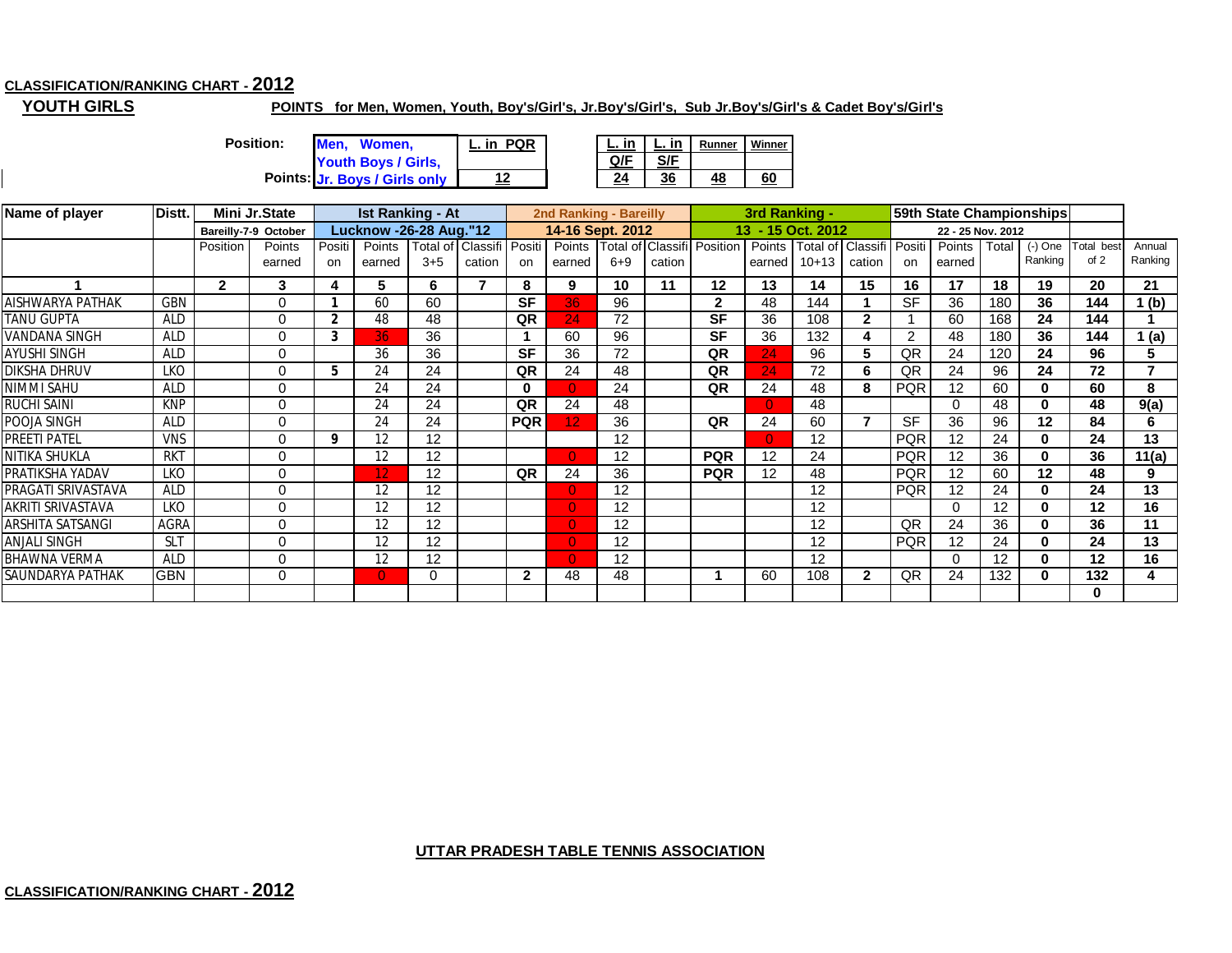## **JUNIOR BOYS**

L

#### **POINTS for Men, Women, Youth, Boy's/Girl's, Jr.Boy's/Girl's, Sub Jr.Boy's/Girl's & Cadet Boy's/Girl's**

| <b>Position:</b> | Men. Women.                   | <b>PQR</b><br>L. in |     | L. in | Runner | Winn |
|------------------|-------------------------------|---------------------|-----|-------|--------|------|
|                  | <b>Youth Boys / Girls,</b>    |                     | Q/F | S/F   |        |      |
|                  | Points: Jr. Boys / Girls only |                     | 24  | 36    | 48     | 60   |

|  | Runner | <b>Ninner</b> |
|--|--------|---------------|
|  |        |               |
|  |        |               |

| Name of player              | Distt.      |              | Mini Jr.State        |                | <b>Ist Ranking - At</b>       |                 |          |              | 2nd Ranking - Bareilly |                 |        |                                   | 3rd Ranking -   |                   |                |                | 59th State Championships |                 |               |           |                |
|-----------------------------|-------------|--------------|----------------------|----------------|-------------------------------|-----------------|----------|--------------|------------------------|-----------------|--------|-----------------------------------|-----------------|-------------------|----------------|----------------|--------------------------|-----------------|---------------|-----------|----------------|
|                             |             |              | Bareilly-7-9 October |                | <b>Lucknow -26-28 Aug."12</b> |                 |          |              | 14-16 Sept. 2012       |                 |        |                                   |                 | 13 - 15 Oct. 2012 |                |                | 22 - 25 Nov. 2012        |                 |               |           |                |
|                             |             | Position     | Points               | Positi         | Points                        | Total of        | Classifi | Positi       | Points                 |                 |        | <b>Total of Classifi Position</b> | Points          | Total of Classifi |                | Positi         | <b>Points</b>            |                 | Total (-) One | Total bes | Annual         |
|                             |             |              | earned               | on             | earned                        | $3 + 5$         | cation   | on           | earned                 | $6 + 9$         | cation |                                   | earned          | $10+13$           | cation         | on             | earned                   |                 | Ranking       | of 2      | Ranking        |
|                             |             | $\mathbf{2}$ | 3                    | 4              | 5                             | 6               | 7        | 8            | 9                      | 10              | 11     | 12                                | 13              | 14                | 15             | 16             | 17                       | 18              | 19            | 20        | 21             |
| <b>SHIVAM SINGH</b>         | <b>ALD</b>  | <b>PQR</b>   | 12                   | $\mathbf{1}$   | 60                            | 72              |          | $\mathbf{2}$ | 48                     | 120             |        | $\overline{\mathsf{SF}}$          | 36              | 156               | 3              | <b>SF</b>      | $\overline{36}$          | 192             | 36            | 156       | 3(a)           |
| MOHD. MIRAJ                 | <b>ALD</b>  | <b>SF</b>    | 36                   | $\overline{2}$ | 48                            | 84              |          | <b>SF</b>    | 36                     | 120             |        | $\mathbf{2}$                      | 48              | 168               | $\overline{2}$ | QR             | 24                       | 192             | 36            | 156       | 3(b)           |
| <b>GAUTAM DHRUVANSH</b>     | AGRA        |              | 60                   | 3              | 36                            | 96              |          | QR           | 24                     | 120             |        | 1                                 | 60              | 180               |                | $\overline{2}$ | 48                       | 228             | 24            | 204       |                |
| <b>ASHFAQ AHMAD</b>         | <b>ALD</b>  |              | $\Omega$             |                | 36                            | 36              |          | <b>PQR</b>   | 12                     | 48              |        | <b>PQR</b>                        | 12              | 60                | 6              | PQR            | 12                       | 72              | 12            | 60        | $\overline{7}$ |
| <b>ABHINAV BELWAL</b>       | GZB         | 2            | 48                   | 5              | 24                            | 72              |          | QR           | 24                     | $\overline{96}$ |        | <b>SF</b>                         | $\overline{36}$ | 132               | 4              |                | 60                       | 192             | 24            | 168       | 2 <sup>1</sup> |
| MOHD. ANWAR                 | <b>ALD</b>  |              | $\Omega$             |                | 24                            | 24              |          | $\mathbf{0}$ | $\overline{0}$         | 24              |        | <b>PQR</b>                        | 12              | 36                | 14             | <b>PQR</b>     | 12                       | 48              | 0             | 48        | 11             |
| SANDEEP CHOUDHARY           | GZB         | <b>QR</b>    | 24                   |                | 24                            | 48              |          | <b>PQR</b>   | 12                     | 60              |        |                                   | $\Omega$        | 60                | 6              | QR             | 24                       | 84              | $\mathbf{0}$  | 84        | 6              |
| <b>VARUN GUPTA</b>          | GZB         | <b>QR</b>    | 24                   |                | 24                            | 48              |          | QR           | 24                     | 72              |        | <b>PQR</b>                        | 12              | 84                | 5              | <b>SF</b>      | 36                       | 120             | 12            | 108       | 5              |
| <b>VAIBHAV KUMAR</b>        | <b>MBD</b>  |              |                      | 9              | 12                            | 12              |          | QR           | 24                     | 36              |        | QR                                | 24              | 60                | 6              | <b>PQR</b>     | 12                       | 72              | 12            | 60        | $\overline{ }$ |
| <b>ISHAN AGARWAL</b>        | AGRA        |              |                      |                | 12                            | 12              |          | $\bf{0}$     | $\Omega$               | 12              |        |                                   | $\Omega$        | $\overline{12}$   |                |                | $\Omega$                 | $\overline{12}$ | 0             | 12        | 19             |
| <b>SHIVAM SETH</b>          | <b>ALD</b>  |              |                      |                | 12                            | 12              |          | $\bf{0}$     | $\Omega$               | 12              |        |                                   | $\Omega$        | 12                |                | QR             | 24                       | 36              | $\bf{0}$      | 36        | 15             |
| <b>AKASH DWIVEDI</b>        | <b>LKO</b>  |              |                      |                | 12                            | 12              |          | $\bf{0}$     | $\Omega$               | 12              |        | <b>PQR</b>                        | 12              | 24                | 18             |                | $\Omega$                 | 24              | 0             | 24        | 19             |
| <b>DEVANSH GUPTA</b>        | AGRA        | PQR          | 12                   |                | 12                            | 24              |          | $\bf{0}$     | $\Omega$               | 24              |        | QR                                | 24              | 48                | 11             | <b>PQR</b>     | 12                       | 60              | $\bf{0}$      | 60        | $\overline{7}$ |
| <b>RISHI BHATLEY</b>        | AGRA        |              |                      |                | 12                            | 12              |          | $\mathbf 0$  | $\Omega$               | 12              |        |                                   | $\Omega$        | 12                |                |                | $\Omega$                 | 12              | $\mathbf{0}$  | 12        | 20             |
| SARTHAK SETH                | GZB         | <b>QR</b>    | 24                   |                | 12                            | 36              |          | $\mathbf 0$  | $\Omega$               | 36              |        | <b>PQR</b>                        | 12              | 48                | 11             |                | $\Omega$                 | 48              | 0             | 48        | 13             |
| <b>AKSHAT UPADHYAY</b>      | <b>VNS</b>  |              |                      |                | 12                            | 12              |          | $\bf{0}$     | $\Omega$               | 12              |        |                                   | $\Omega$        | 12                |                |                | $\Omega$                 | 12              | 0             | 12        | 20             |
| <b>FAIZAL ALI</b>           | <b>ALG</b>  |              |                      | $\mathbf{0}$   |                               | $\Omega$        |          |              | 60                     | 60              |        |                                   | $\Omega$        | 60                | 6              |                | $\Omega$                 | 60              | $\mathbf{0}$  | 60        | $\overline{ }$ |
| <b>PRATEEK AGARWAL</b>      | <b>AGRA</b> |              |                      | $\Omega$       |                               | $\Omega$        |          | <b>SF</b>    | 36                     | 36              |        |                                   | $\Omega$        | 36                | 14             |                | $\Omega$                 | 36              | $\mathbf{0}$  | 36        | 15             |
| <b>VIRENDRA VERMA</b>       | <b>ALD</b>  | <b>PQR</b>   | 12                   | $\Omega$       |                               | $\overline{12}$ |          | <b>PQR</b>   | 12                     | 24              |        | <b>PQR</b>                        | 12              | $\overline{36}$   | 14             |                | $\Omega$                 | 36              | $\mathbf{0}$  | 36        | 15             |
| <b>PARAMVEER</b>            | <b>MBD</b>  |              |                      | $\Omega$       |                               | $\Omega$        |          | <b>PQR</b>   | 12                     | 12              |        |                                   | $\Omega$        | 12                |                |                | $\Omega$                 | 12              | 0             | 12        | 20             |
| <b>SHANATAM GUPTA</b>       | <b>MBD</b>  | <b>PQR</b>   | $\overline{12}$      | $\Omega$       | $\Omega$                      | $\overline{12}$ |          | <b>PQR</b>   | $\overline{12}$        | 24              |        | <b>PQR</b>                        | $\overline{12}$ | 36                | 14             | <b>PQR</b>     | $\overline{12}$          | 48              | $\mathbf{0}$  | 48        | 13             |
| <b>ABHISHEK RANJAN</b>      | <b>LKO</b>  | <b>PQR</b>   | 12                   | $\Omega$       | $\Omega$                      | 12              |          | <b>PQR</b>   | 12                     | 24              |        | QR                                | 24              | 48                | 11             | <b>PQR</b>     | 12                       | 60              | $\mathbf{0}$  | 60        | $\overline{7}$ |
| DEEPAM AGARWAL              | <b>MBD</b>  |              |                      | $\Omega$       |                               | $\Omega$        |          | <b>PQR</b>   | 12                     | 12              |        |                                   | $\Omega$        | 12                |                |                | $\Omega$                 | $\overline{12}$ | 0             | 12        | 20             |
| <b>ARJUN KOHLI</b>          | <b>MRT</b>  |              |                      | $\Omega$       |                               | $\Omega$        |          | <b>PQR</b>   | 12                     | 12              |        |                                   | $\Omega$        | 12                |                |                | $\Omega$                 | 12              | 0             | 12        | 20             |
| <b>ADARSH SRIVASTAVALKO</b> |             | <b>PQR</b>   | 12                   |                | $\Omega$                      | 12              |          |              | $\Omega$               | 12              |        | <b>PQR</b>                        | 12              | 24                | 18             | <b>PQR</b>     | 12                       | 36              | $\mathbf{0}$  | 36        | 15             |
| <b>HARDIK PALIWAL</b>       | AGR/        | <b>PQR</b>   | 12                   |                |                               | 12              |          |              |                        | 12              |        |                                   | $\Omega$        | 12                |                |                | $\Omega$                 | 12              | $\Omega$      | 12        | 20             |
| <b>SARTHAK SHARMA</b>       | <b>GZB</b>  | QR           | 24                   |                |                               | $\overline{24}$ |          |              |                        | 24              |        |                                   | $\Omega$        | 24                |                |                | $\Omega$                 | 24              | $\Omega$      | 24        | 19             |
| <b>FARAZ KHAN</b>           | GZB         | <b>SF</b>    | 36                   |                |                               | 36              |          |              |                        | 36              |        | QR                                | 24              | 60                | 6              |                |                          | 60              | $\Omega$      | 60        | $\overline{7}$ |
|                             |             |              |                      |                |                               |                 |          |              |                        |                 |        |                                   |                 |                   |                |                |                          |                 |               |           |                |

### **UTTAR PRADESH TABLE TENNIS ASSOCIATION**

**CLASSIFICATION/RANKING CHART - 2012**

**JUNIOR GIRLS**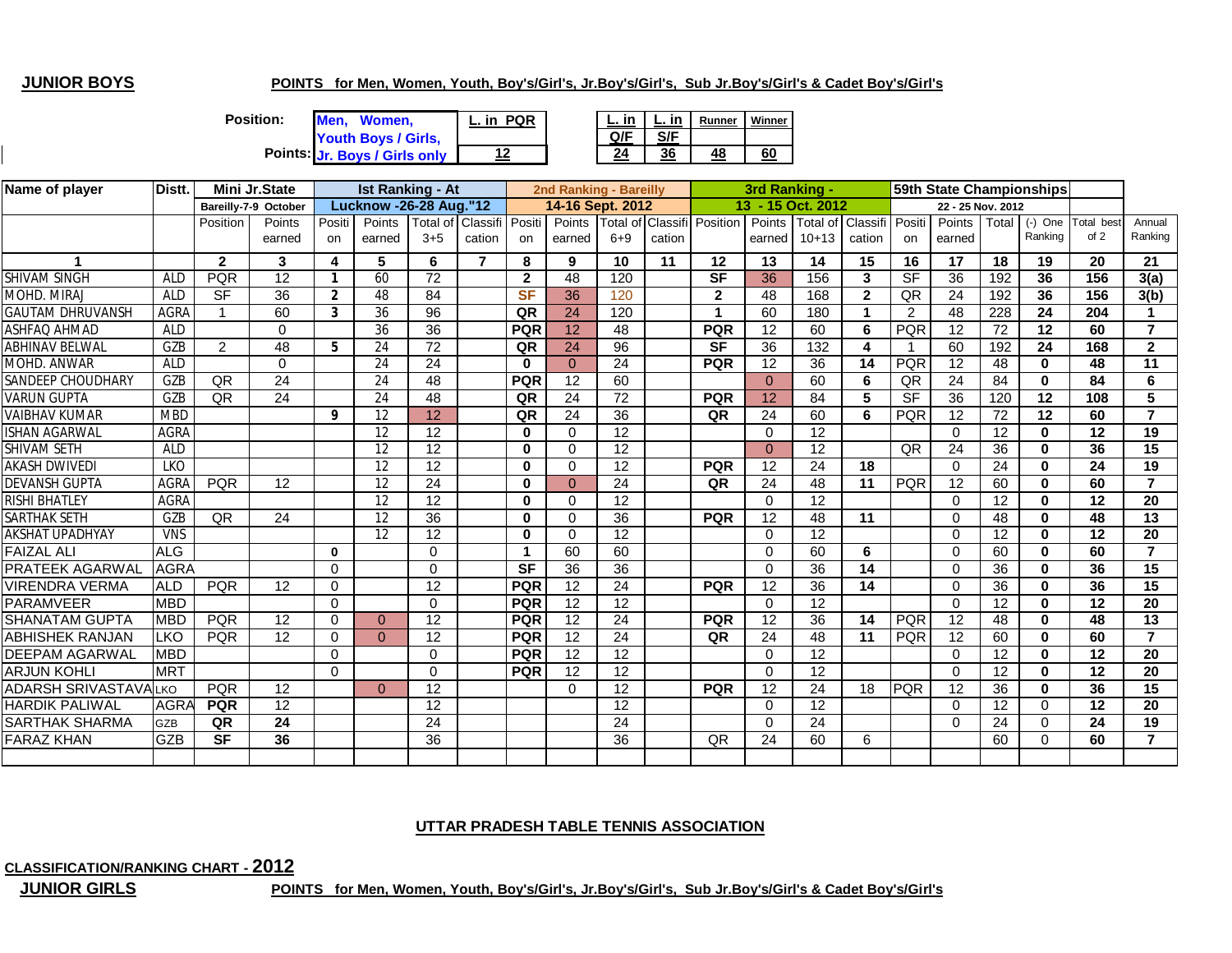| <b>Position:</b><br>Men. Women. | <b>PQR</b><br>∟. in ∶ | L. in | L. in | Runner | Winn |
|---------------------------------|-----------------------|-------|-------|--------|------|
| Youth Boys / Girls,             |                       | Q/F   | C/E   |        |      |
| Points: Jr. Boys / Girls only   |                       | 24    | 36    | 48     | 60   |

| Name of player           | Distt.     |                | Mini Jr.State        |                | <b>Ist Ranking - At</b>       |          |                 |                | 2nd Ranking - Bareilly |         |                |                                   | 3rd Ranking - |                   |                |                |                   |          | 59th State Championships |           |                   |
|--------------------------|------------|----------------|----------------------|----------------|-------------------------------|----------|-----------------|----------------|------------------------|---------|----------------|-----------------------------------|---------------|-------------------|----------------|----------------|-------------------|----------|--------------------------|-----------|-------------------|
|                          |            |                | Bareilly-7-9 October |                | <b>Lucknow -26-28 Aug."12</b> |          |                 |                | 14-16 Sept. 2012       |         |                |                                   |               | 13 - 15 Oct. 2012 |                |                | 22 - 25 Nov. 2012 |          |                          |           |                   |
|                          |            | Position       | Points               | Positi         | Points                        | Total of | Classifi Positi |                | Points                 |         |                | <b>Total of Classifi Position</b> | Points        | Total of          | Classifi       | Positi         | Points            | Total    | $(-)$ One                | Total bes | Annual            |
|                          |            |                | earned               | on             | earned                        | $3 + 5$  | cation          | on             | earned                 | $6 + 9$ | cation         |                                   | earned        | $10+13$           | cation         | on             | earned            |          | Ranking                  | of 2      | Ranking           |
|                          |            | $\mathbf{2}$   | 3                    | 4              | 5                             | 6        |                 | 8              | 9                      | 10      | 11             | 12                                | 13            | 14                | 15             | 16             | 17                | 18       | 19                       | 20        | 21                |
| SAUNDARYA PATHAK         | GBN        | $\overline{2}$ | 48                   |                | 60                            | 108      |                 | $\overline{2}$ | 48                     | 156     |                | <b>SF</b>                         | 36            | 192               | $\overline{2}$ | $\overline{2}$ | 48                | 240      | 36                       | 204       | $\overline{2}$    |
| TANU GUPTA               | <b>ALD</b> | <b>SF</b>      | 36                   | $\overline{2}$ | 48                            | 84       |                 | <b>SF</b>      | 36                     | 120     | 3              | <b>SF</b>                         | 36            | 156               | 3              | <b>SF</b>      | 36                | 192      | 36                       | 156       | 3                 |
| AISHWARYA PATHAK         | GBN        |                | 60                   | 3              | 36.                           | 96       |                 |                | 60                     | 156     |                |                                   | 60            | 216               |                |                | 60                | 276      | 36                       | 240       |                   |
| AYUSHI SINGH             | <b>ALD</b> | QR             | 24                   |                | 36                            | 60       |                 | QR             | 24                     | 84      | 4              | QR                                | 24            | 108               | 5              | <b>SF</b>      | 36                | 144      | 24                       | 120       | 5                 |
| POOJA SINGH              | <b>ALD</b> | <b>SF</b>      | 36                   | 5              | 24                            | 60       |                 | QR             | 24                     | 84      | 4              | $\mathbf{2}$                      | 48            | 132               | 4              | QR             | 24                | 156      | 24                       | 132       | 4                 |
| DIKSHA DHRUV             | <b>LKO</b> | QR             | 24                   |                | 24                            | 48       |                 | QR             | 24                     | 72      | $\overline{7}$ | QR                                | 24            | 96                | 6              | <b>PQR</b>     | 12                | 108      | 24                       | 84        | $\overline{7(i)}$ |
| ARSHITA SATSANGI         | AGRA       | QR             | $\overline{24}$      |                | 24                            | 48       |                 | <b>SF</b>      | 36                     | 84      | 4              | <b>PQR</b>                        |               | 96                | 6              | QR             | 24                | 120      | 12                       | 108       | 6                 |
| MEDHA AGARWAL            | AGRA       | <b>PQR</b>     | 12                   |                | 24                            | 36       |                 | <b>PQR</b>     | 12                     | 48      | 8              | <b>PQR</b>                        | 12            | 60                | 8              | <b>PQR</b>     | 12                | 72       | 12                       | 60        | 9                 |
| SHAILJA SRIVASTAVA       | <b>ALD</b> |                | $\Omega$             | 9              | 12                            | 12       |                 | $\bf{0}$       | 0                      | 12      |                |                                   | $\Omega$      | 12                |                |                | $\Omega$          | 12       | $\bf{0}$                 | 12        | 18                |
| ABHISARIKA YADAV         | <b>KNP</b> | <b>PQR</b>     | 12                   |                | 12                            | 24       |                 | <b>PQR</b>     | 12                     | 36      |                | <b>PQR</b>                        |               | 48                |                | <b>PQR</b>     | 12                | 60       | 12                       | 48        | 10(A)             |
| PRIYA SINGH              | <b>RKT</b> | <b>PQR</b>     | 12                   |                | 12                            | 24       |                 | $\bf{0}$       | $\Omega$               | 24      |                |                                   | $\Omega$      | 24                |                | <b>PQR</b>     | 12                | 36       | $\bf{0}$                 | 36        | 14                |
| PREETI PATEL             | <b>VNS</b> |                | $\Omega$             |                | 12                            | 12       |                 | $\mathbf{0}$   | 0                      | 12      |                |                                   | $\Omega$      | 12                |                |                | $\Omega$          | 12       | $\bf{0}$                 | 12        | 18                |
| KAVYA GUPTA              | <b>ALD</b> | QR             | $\overline{24}$      |                | 12                            | 36       |                 | <b>PQR</b>     | 12                     | 48      | 8              | QR                                | 24            | $\overline{72}$   |                | QR             | 24                | 96       | 12                       | 84        | 7                 |
| <b>AKRITI SRIVASTAVA</b> | <b>LKO</b> |                |                      |                | 12                            | 12       |                 | <b>PQR</b>     | 12 <sub>2</sub>        | 24      |                | <b>PQR</b>                        | 12            | 36                |                | <b>PQR</b>     | 12                | 48       | 12                       | 36        | 14                |
| ANAMIKA SAINI            | <b>KNP</b> |                |                      |                | 12                            | 12       |                 | $\mathbf{0}$   | 0                      | 12      |                | <b>PQR</b>                        | 12            | 24                |                |                | $\Omega$          | 24       | 0                        | 24        | 17                |
| <b>VERSA SONKAR</b>      | <b>VNS</b> |                |                      |                | 12                            | 12       |                 | QR             | 24                     | 36      | 10             | <b>PQR</b>                        | 12            | 48                |                | <b>PQR</b>     | 12                | 60       | 12                       | 48        | 10(A)             |
| <b>TASLEEM BANO</b>      | <b>ALD</b> |                |                      | $\mathbf{0}$   | $\Omega$                      | $\Omega$ |                 | <b>PQR</b>     | 12                     | 12      |                |                                   | $\Omega$      | 12                |                |                | $\Omega$          | 12       | $\mathbf{0}$             | $12 \,$   | 18                |
| KAVYA AGARWAL            | AGRA       | <b>PQR</b>     | 12                   | 0              | $\overline{0}$                | 12       |                 | <b>PQR</b>     | 12                     | 24      |                | <b>PQR</b>                        | 12            | 36                |                | <b>PQR</b>     | 12                | 48       | $\bf{0}$                 | 48        | 10(A)             |
| SHIVANI NISHAD           | <b>ALD</b> |                |                      | 0              |                               | $\Omega$ |                 | <b>PQR</b>     | 12                     | 12      |                |                                   | $\Omega$      | 12                |                |                | $\Omega$          | 12       | $\bf{0}$                 | 12        | 18                |
| SUHANA NARGINARI         | <b>MBD</b> |                |                      | $\Omega$       |                               | $\Omega$ |                 | <b>PQR</b>     | 12                     | 12      |                |                                   | $\Omega$      | 12                |                |                | $\Omega$          | 12       | $\bf{0}$                 | 12        | 18                |
| NITIKA SHUKLA            | <b>RKT</b> | <b>PQR</b>     | 12                   |                | $\mathbf{0}$                  | 12       |                 |                |                        | 12      |                | <b>PQR</b>                        | 12            | 24                |                | <b>PQR</b>     | 12                | 36       | 0                        | 36        | 14                |
| VAISALI SRIVASTAVA       | <b>VNS</b> |                | $\Omega$             |                | $\overline{0}$                | 0        |                 |                | $\Omega$               | 0       |                | QR                                | 24            | 24                |                | QR             | 24                | 48       | $\bf{0}$                 | 48        | 10                |
|                          |            |                |                      |                |                               | 0        |                 |                |                        | 0       |                |                                   |               | $\Omega$          |                |                |                   | $\Omega$ |                          | 0         |                   |

**LA Winner** 

## **UTTAR PRADESH TABLE TENNIS ASSOCIATION**

**CLASSIFICATION/RANKING CHART - 2012**

**SUB-JUNIOR BOYS**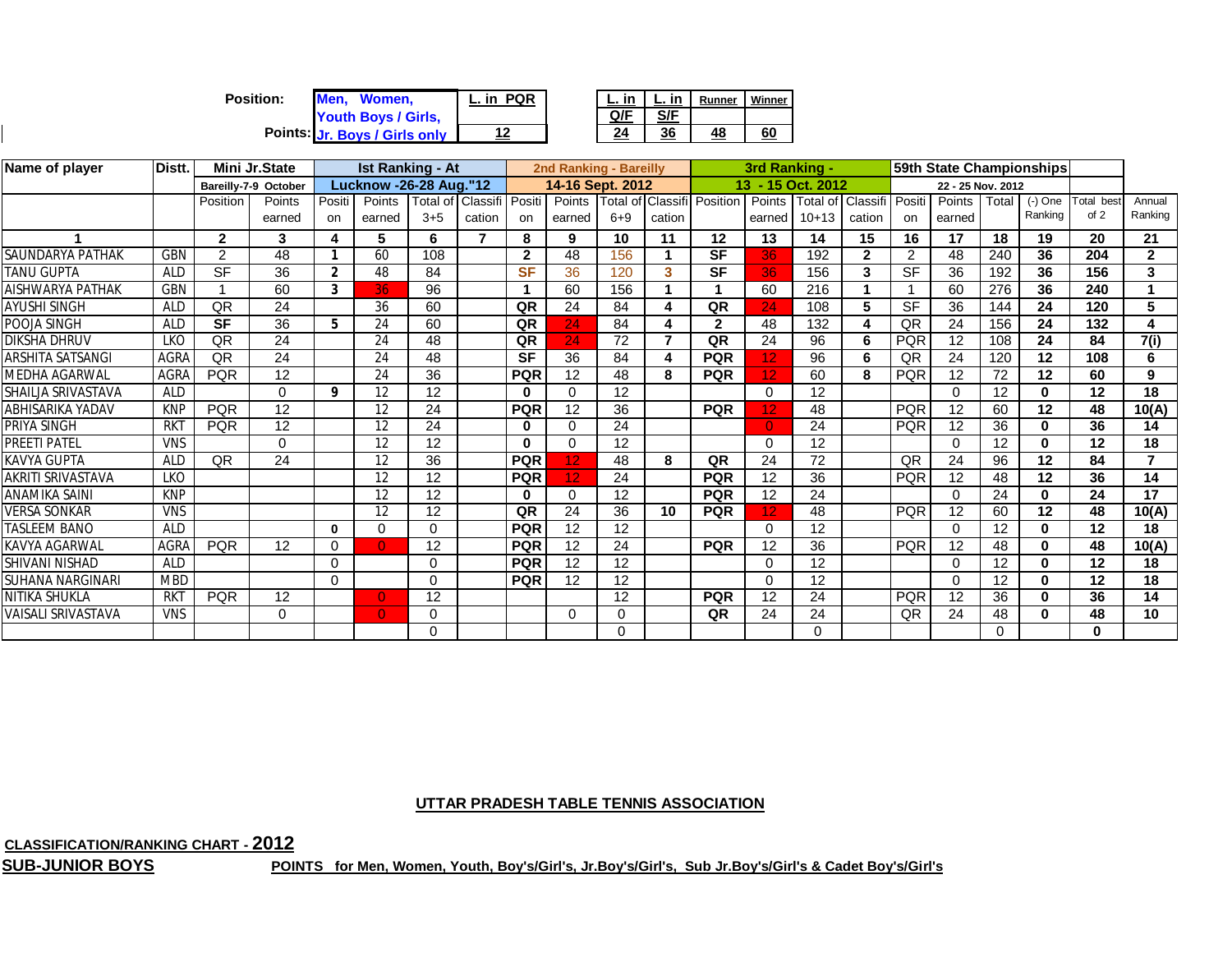| <b>Position:</b> | Men.<br>Women.                             | <b>PQR</b><br>$-$ in $\sim$ |     | in  | Runner | Winner |
|------------------|--------------------------------------------|-----------------------------|-----|-----|--------|--------|
|                  | Youth Boys / Girls,                        |                             | Q/F | S/F |        |        |
|                  | Points: <mark>Jr. Boys / Girls only</mark> |                             | 24  | 36  | 48     | 60     |

| Name of player           | Distt.<br><b>Mini Jr.State</b> |                          |                      |                | <b>Ist Ranking - At</b> |          |                          |              | 2nd Ranking - Bareilly |          |                |                                   | 3rd Ranking -     |          | 59th State Championships |           |                   |          |              |           |                |
|--------------------------|--------------------------------|--------------------------|----------------------|----------------|-------------------------|----------|--------------------------|--------------|------------------------|----------|----------------|-----------------------------------|-------------------|----------|--------------------------|-----------|-------------------|----------|--------------|-----------|----------------|
|                          |                                |                          | Bareilly-7-9 October |                | Lucknow -26-28 Aug."12  |          |                          |              | 14-16 Sept. 2012       |          |                |                                   | 13 - 15 Oct. 2012 |          |                          |           | 22 - 25 Nov. 2012 |          |              |           |                |
|                          |                                | Position                 | Points               | Positi         | Points                  | Total of | Classifi                 | Positi       | Points                 |          |                | <b>Total of Classifi Position</b> | Points            |          | Total of Classifi        | Positi    | Points            | Total    | $(-)$ One    | Total bes | Annual         |
|                          |                                |                          | earned               | on.            | earned                  | $3 + 5$  | cation                   | on           | earned                 | $6 + 9$  | cation         |                                   | earned            | $10+13$  | cation                   | on        | earned            |          | Ranking      | of 2      | Ranking        |
|                          |                                |                          |                      |                |                         |          |                          |              |                        |          |                |                                   |                   |          |                          |           |                   |          |              |           |                |
|                          |                                | $\overline{2}$           | 3                    | 4              | 5                       | 6        | $\overline{\phantom{a}}$ | 8            | 9                      | 10       | 11             | 12                                | 13                | 14       | 15                       | 16        | 17                | 18       | 19           | 20        | 21             |
| <b>DIPESH BHAGNANI</b>   | <b>LKO</b>                     |                          |                      |                | 60                      | 60       |                          | $\mathbf{0}$ |                        | 60       |                |                                   |                   | 60       |                          |           |                   | 60       |              |           |                |
| <b>ABHINAV BELWAL</b>    | GZB                            | QR                       | 24                   | $\overline{2}$ | 48                      | 72       |                          |              | 60                     | 132      |                |                                   | 60                | 192      |                          | 2         | 48                | 240      | 48           | 192       | $\mathbf{2}$   |
| <b>VARUN GUPTA</b>       | GZB                            | 2                        | 48                   | 3              | 36                      | 84       |                          | 2            | 48                     | 132      | $\mathbf{2}$   | <b>SF</b>                         | 36                | 168      | $\mathbf{2}$             |           | 60                | 228      | 36           | 192       |                |
| <b>DEVANSH GUPTA</b>     | AGRA                           | $\overline{\mathsf{SF}}$ | 36                   |                | 36                      | 72       |                          | <b>SF</b>    | 36                     | 108      | 3              | QR                                | 24                | 132      |                          | <b>SF</b> | 36                | 168      | 24           | 144       | 3              |
| SANYAM SETH              | GZB                            | 0                        | 0                    | 5              | 24                      | 24       |                          | 0            |                        | 24       | 8              |                                   | $\Omega$          | 24       | 8                        | QR        | 24                | 48       | $\bf{0}$     | 48        | 8              |
| <b>SARTHAK SHARMA</b>    | GZB                            | $\overline{\mathsf{SF}}$ | 36                   |                | 24                      | 60       |                          | QR           | 24                     | 84       | 5              | $\mathbf{2}$                      | 48                | 132      |                          | <b>SF</b> | 36                | 168      | 24           | 144       | 3              |
| SARTHAK SETH             | GZB                            |                          | 60                   |                | 24                      | 84       |                          | QR           | 24                     | 108      | 3              | <b>SF</b>                         | 36                | 144      | 3                        | QR        | 24                | 168      | 24           | 144       | 3              |
| <b>SANDEEP CHOUDHARY</b> | GZB                            | QR                       | 24                   |                | 24                      | 48       |                          | QR           | 24                     | 72       | 6              | QR                                | 24                | 96       | 6                        |           | $\Omega$          | 96       | 24           | 72        | 6              |
| <b>VEDANSH GUPTA</b>     | <b>AGRA</b>                    |                          |                      | 9              |                         | 0        |                          | 0            |                        | 0        |                |                                   | $\Omega$          | 0        |                          |           | 0                 | 0        | $\mathbf{0}$ | 0         |                |
| <b>AKASH DWIVEDI</b>     | LKO                            |                          |                      |                |                         | 0        |                          | 0            |                        | 0        |                |                                   | $\Omega$          | 0        |                          |           | $\Omega$          | $\Omega$ | $\bf{0}$     | 0         |                |
| <b>AKSHAT UPADHYAY</b>   | <b>VNS</b>                     |                          |                      |                |                         | 0        |                          | 0            |                        | 0        |                |                                   | $\Omega$          | ∩        |                          |           | $\Omega$          | $\Omega$ | $\bf{0}$     | 0         |                |
| <b>SHIVAM SETH</b>       | <b>AGRA</b>                    |                          |                      |                |                         | 0        |                          | $\bf{0}$     |                        | 0        |                | QR                                | 24                | 24       | 8                        |           | $\Omega$          | 24       | $\bf{0}$     | 24        | 9              |
| <b>ADITYA</b>            | <b>LKO</b>                     |                          |                      |                |                         | 0        |                          | 0            |                        | $\Omega$ |                |                                   |                   | $\Omega$ |                          |           | $\Omega$          | 0        | $\bf{0}$     | 0         |                |
| ADARSH SRIVASTAVA        | <b>LKO</b>                     |                          |                      |                |                         | $\Omega$ |                          | <b>SF</b>    | 36                     | 36       | $\overline{7}$ |                                   | $\Omega$          | 36       |                          | QR        | 24                | 60       | $\bf{0}$     | 60        | $\overline{7}$ |
| <b>SHAURYA VASHISTH</b>  | <b>MBD</b>                     |                          |                      |                |                         | 0        |                          | $\mathbf{0}$ |                        | 0        |                |                                   |                   | 0        |                          |           | 0                 | $\Omega$ | $\mathbf{0}$ | $\bf{0}$  |                |
| <b>UTKARSH GUPTA</b>     | GZB                            |                          |                      |                |                         | 0        |                          | 0            |                        | 0        |                |                                   |                   | ∩        |                          |           | 0                 | $\Omega$ | $\bf{0}$     | $\bf{0}$  |                |
| SHUBHANKAR YADAVLKO      |                                |                          |                      | $\bf{0}$       |                         | 0        |                          | QR           | 24                     | 24       | 8              |                                   |                   | 24       | 8                        |           | $\Omega$          | 24       | 0            | 24        | 9              |
| <b>ANKUS KAPOOR</b>      | <b>MBD</b>                     | QR                       | 24                   |                |                         | 24       |                          |              |                        | 24       | 8              |                                   | $\Omega$          | 24       | 8                        | QR        | 24                | 48       | $\bf{0}$     | 48        | 8              |
| <b>NAKUL GUPTA</b>       | <b>BLY</b>                     | QR                       | 24                   |                |                         | 24       |                          |              |                        | 24       | 8              |                                   | $\Omega$          | 24       | 8                        |           | $\Omega$          | 24       | 0            | 24        | 9              |
| <b>HARDIK PALIWAL</b>    | <b>AGRA</b>                    |                          | 0                    |                |                         | 0        |                          |              |                        | 0        |                | QR                                | 24                | 24       | 8                        |           | $\Omega$          | 24       | $\bf{0}$     | 24        | 9              |

**CLASSIFICATION/RANKING CHART - 2012**

**SUB-JR. GIRLS**

 $\mathsf{I}$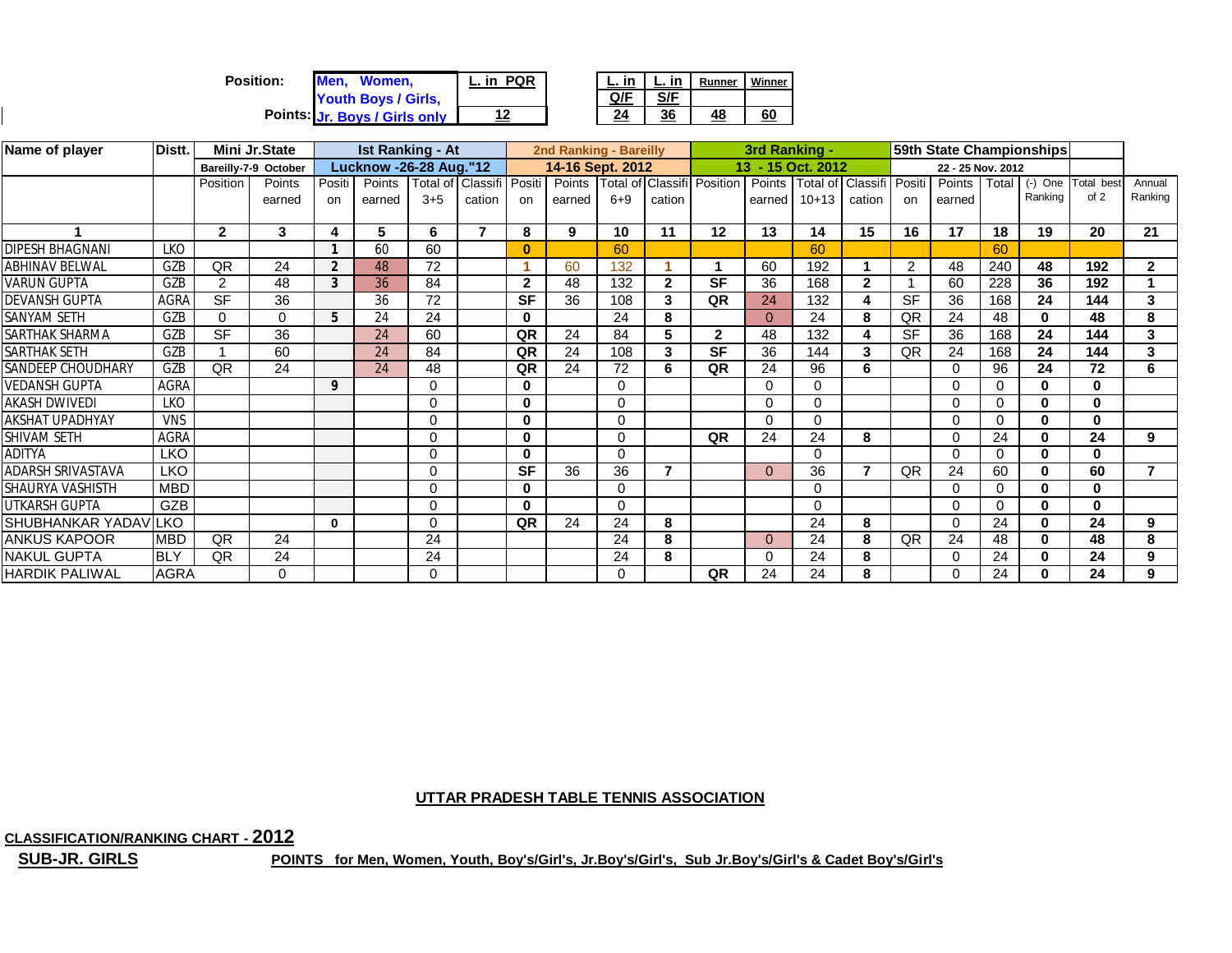| <b>Position:</b> | Men. Women.                   | L. in PQR |     | L. in | Runner | Winner |
|------------------|-------------------------------|-----------|-----|-------|--------|--------|
|                  | Youth Boys / Girls,           |           | Q/F | S/F   |        |        |
|                  | Points: Jr. Boys / Girls only | 12        | 24  | 36    | 48     | 60     |

| Name of player           | Distt.      |                | Mini Jr.State        |                | <b>Ist Ranking - At</b>       |          |                          |                | 2nd Ranking - Bareilly |          |                |                                       |        |                   | 59th State Championships |                |                   |                 |              |                |              |
|--------------------------|-------------|----------------|----------------------|----------------|-------------------------------|----------|--------------------------|----------------|------------------------|----------|----------------|---------------------------------------|--------|-------------------|--------------------------|----------------|-------------------|-----------------|--------------|----------------|--------------|
|                          |             |                | Bareilly-7-9 October |                | <b>Lucknow -26-28 Aug."12</b> |          |                          |                | 14-16 Sept. 2012       |          |                |                                       |        | 13 - 15 Oct. 2012 |                          |                | 22 - 25 Nov. 2012 |                 |              |                |              |
|                          |             | Position       | Points               | Positi         | Points                        |          | Total of Classifi Positi |                |                        |          |                | Points   Total of Classifi   Position | Points | Total of Classifi |                          | Positi         | Points            | Total           | $(\text{-})$ | One Total best | Annual       |
|                          |             |                | earned               | on             | earned                        | $3 + 5$  | cation                   | on             | earned                 | $6 + 9$  | cation         |                                       | earned | $10+13$           | cation                   | on             | earned            |                 | Ranking      | of 2           | Ranking      |
|                          |             |                |                      |                |                               |          |                          |                |                        |          |                |                                       |        |                   |                          |                |                   |                 |              |                |              |
|                          |             | $\mathbf{2}$   | 3                    | 4              | 5                             | 6        | $\overline{\phantom{a}}$ | 8              | 9                      | 10       | 11             | 12                                    | 13     | 14                | 15                       | 16             | 17                | 18              | 19           | 20             | 21           |
| AISHWARYA PATHAK         | <b>GBN</b>  |                | 60                   |                | 60                            | 120      |                          |                | 60                     | 180      |                |                                       | 60     | 240               |                          | $\overline{2}$ | 48                | 288             | 60           | 228            |              |
| SAUNDARYA PATHAK         | GBN         | $\overline{2}$ | 48                   | $\overline{2}$ | 48                            | 96       |                          | $\overline{2}$ | 48                     | 144      | $\overline{2}$ | $\mathbf{2}$                          | 48     | 192               | $\mathbf{2}$             |                | 60                | 252             | 48           | 204            | $\mathbf{2}$ |
| <b>VERSA SONKAR</b>      | <b>VNS</b>  | 0              | $\Omega$             | 3              | 36                            | 36       |                          | <b>SF</b>      | 36                     | 72       | 6              | QR                                    | 24     | 96                | 5.                       | <b>SF</b>      | 36                | 132             | 24           | 108            | 6            |
| POOJA SINGH              | <b>ALD</b>  | <b>SF</b>      | 36                   |                | 36                            | 72       |                          | QR             | 24                     | 96       | 3              | <b>SF</b>                             | 36     | 132               | 3                        | QR             | 24                | 156             | 24           | 132            | 3            |
| <b>MEDHA AGARWAL</b>     | AGRA        | QR             | 24                   | 5              | 24                            | 48       |                          | QR             | 24                     | 72       | 6              | QR                                    | 24     | 96                | 5.                       | <b>PQR</b>     | 12                | 108             | 24           | 84             | 8            |
| <b>ARSHITA SATSANGI</b>  | <b>AGRA</b> | QR             | 24                   |                | 24                            | 48       |                          | <b>SF</b>      | 36                     | 84       | 4              |                                       |        | 84                | 8                        | <b>SF</b>      | 36                | 120             | 0            | 120            | 4            |
| <b>AKRITI SRIVASTAVA</b> | LKO         | QR             | 24                   |                | 24                            | 48       |                          | QR             | 24                     | 72       | 6              | QR                                    | 24     | 96                | 5.                       | QR             | 24                | 120             | 24           | 96             | 7            |
| <b>KAVYA GUPTA</b>       | <b>ALD</b>  | <b>SF</b>      | 36                   |                | 24                            | 60       |                          | QR             | 24                     | 84       | 4              | <b>SF</b>                             | 36     | 120               |                          | QR             | 24                | 144             | 24           | 120            | 4(a)         |
| <b>TASLEEM BANO</b>      | <b>ALD</b>  | 0              | 0                    | 9              |                               | $\Omega$ |                          |                |                        | $\Omega$ |                |                                       | O      |                   |                          |                |                   | $\Omega$        |              | O              |              |
| <b>SUHANA NARGINARI</b>  | <b>MBD</b>  | QR             | 24                   |                | 0                             | 24       |                          |                | $\overline{0}$         | 24       | 9              | QR                                    | 24     | 48                | 9                        | <b>PQR</b>     | 12                | 60              | 0            | 60             | 9            |
| ANAMIKA SAINI            | <b>KNP</b>  | 0              | $\Omega$             |                |                               | 0        |                          |                |                        | 0        |                |                                       |        | $\Omega$          |                          | <b>PQR</b>     | 12                | 12              | $\bf{0}$     | 12             | 11           |
| SHIVANI NISHAD           | <b>ALD</b>  | 0              | 0                    |                |                               | 0        |                          |                |                        | $\Omega$ |                |                                       |        | $\Omega$          |                          |                |                   | $\Omega$        |              | O              |              |
| <b>KAVYA AGARWAL</b>     | AGRA        | 0              | $\Omega$             |                |                               | 0        |                          |                |                        | $\Omega$ |                |                                       |        | $\Omega$          |                          | <b>PQR</b>     | 12                | 12              | $\mathbf{0}$ | $12 \,$        | 11           |
| <b>PRIYA SINGH</b>       | <b>RKT</b>  |                |                      |                |                               | 0        |                          |                |                        | $\Omega$ |                |                                       |        | $\cap$            |                          | <b>PQR</b>     | 12                | 12              | 0            | 12             | 11           |
| <b>ABHISARIKA YADAV</b>  | <b>KNP</b>  |                |                      |                |                               | 0        |                          |                |                        | 0        |                |                                       |        | 0                 |                          | QR             | 24                | $\overline{24}$ | 0            | 24             | 10           |
| SHAILJA SRIVASTAVA ALD   |             |                |                      |                |                               | $\Omega$ |                          |                |                        | $\Omega$ |                |                                       |        | $\Omega$          |                          | <b>PQR</b>     | 12                | 12              | $\mathbf{0}$ | 12             | 11           |
| <b>ADVITA BHATIA</b>     | <b>AGRA</b> |                |                      |                |                               | 0        |                          |                |                        | $\Omega$ | 9              |                                       |        | 0                 |                          |                |                   | $\Omega$        |              | 0              |              |
|                          |             |                |                      |                |                               |          |                          |                |                        |          |                |                                       |        |                   |                          |                |                   |                 |              |                |              |

**CLASSIFICATION/RANKING CHART - 2012**

**CADET BOYS**

 $\mathsf{I}$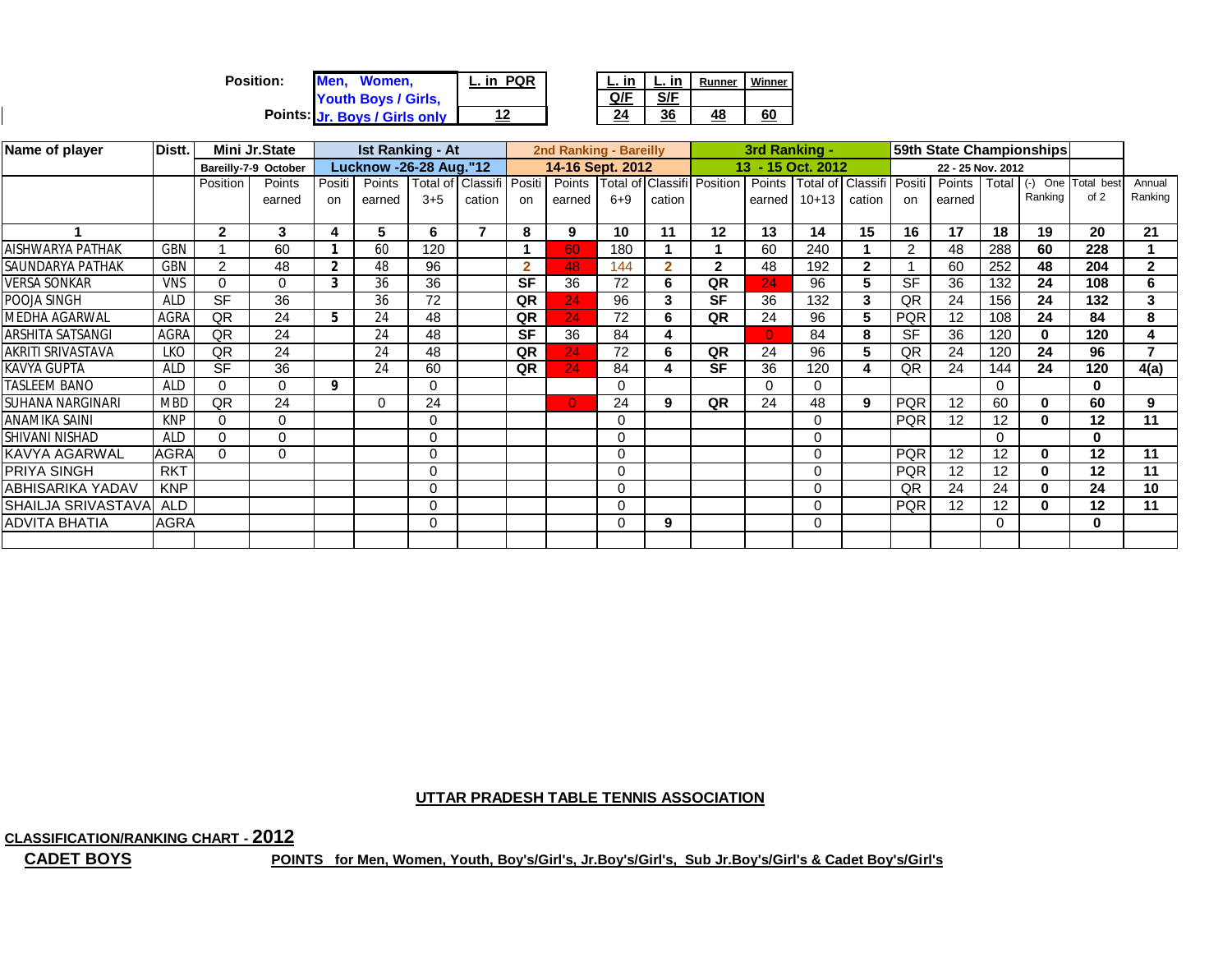| <b>Position:</b><br>Men. Women. | <b>PQR</b><br>in | L. in | in  | Runner | Winner |
|---------------------------------|------------------|-------|-----|--------|--------|
| Youth Boys / Girls,             |                  | Q/F   | S/F |        |        |
| Points: Jr. Boys / Girls only   | 12               | 24    | 36  | 48     | 60     |

| Name of player           | Distt.     | Mini Jr.State |                      | <b>Ist Ranking - At</b> |                               |          |                 | 2nd Ranking - Bareilly |                  |          |              | 59th State Championships          |                   |          |                   |                |                   |          |              |           |              |
|--------------------------|------------|---------------|----------------------|-------------------------|-------------------------------|----------|-----------------|------------------------|------------------|----------|--------------|-----------------------------------|-------------------|----------|-------------------|----------------|-------------------|----------|--------------|-----------|--------------|
|                          |            |               | Bareilly-7-9 October |                         | <b>Lucknow -26-28 Aug."12</b> |          |                 |                        | 14-16 Sept. 2012 |          |              |                                   | 13 - 15 Oct. 2012 |          |                   |                | 22 - 25 Nov. 2012 |          |              |           |              |
|                          |            | Position      | Points               | Positi                  | Points                        | Total of | Classifi Positi |                        |                  |          |              | Points Total of Classifi Position | Points            |          | Total of Classifi | Positi         | Points            | Total    | $(-)$        | Total bes | Annual       |
|                          |            |               | earned               | on                      | earned                        | $3 + 5$  | cation          | on                     | earned           | $6 + 9$  | cation       |                                   | earned            | $10+13$  | cation            | on.            | earned            |          | Ranking      | of 2      | Ranking      |
|                          |            | $\mathbf{2}$  | 3                    | 4                       | 5                             | 6        |                 | 8                      | 9                | 10       | 11           | 12                                | 13                | 14       | 15                | 16             | 17                | 18       | 19           | 20        | 21           |
| ADARSH SRIVASTAVALLKO    |            |               | 60                   |                         | 60                            | 120      |                 | $\mathbf{2}$           | 48               | 168      |              |                                   | 60                | 228      |                   | $\overline{2}$ | 48                | 276      | 48           | 228       |              |
| VEDANSH GUPTA            | AGRA       | QR            | 24                   | $\overline{2}$          | 48                            | 72       |                 |                        | $\Omega$         | 72       | 6            | QR                                | 24                | 96       | 6                 | QR             | 24                | 120      | 0            | 120       | 15           |
| <b>SANYAM SETH</b>       | GZB        | 2             | 48                   |                         | 36                            | 84       |                 | <b>SF</b>              | 36               | 120      | $\mathbf{2}$ | 2                                 | 48                | 168      | 2                 | QR             | 24                | 192      | 36           | 156       | 3            |
| <b>PRAROOP</b>           | AGRA       | QR            | 24                   |                         | 36                            | 60       |                 | QR                     | 24               | 84       | 5            | <b>SF</b>                         | 36                | 120      |                   | QR             | 24                | 144      | 24           | 120       | 15           |
| <b>ABHINAV GUPTA</b>     | <b>MBD</b> | <b>SF</b>     | 36                   |                         | 24                            | 60       |                 | <b>SF</b>              | 36               | 96       | 3            | <b>SF</b>                         | 36                | 132      | 3                 |                | 60                | 192      | 24           | 168       | $\mathbf{2}$ |
| <b>PARTH KATIYAL</b>     | AGRA       | 0             | $\Omega$             |                         | 24                            | 24       |                 | QR                     | 24               | 48       | 8            | QR                                | 24                | 72       | 8                 | <b>SF</b>      | 36                | 108      | 24           | 84        | 8            |
| <b>UJJWAL ROY</b>        | <b>ALD</b> | QR            | 24                   |                         | 24                            | 48       |                 | QR                     | 24               | 72       | 6            | QR                                | 24                | 96       | 6                 | <b>SF</b>      | 36                | 132      | 24           | 108       |              |
| <b>SATYAM GIRI GUPTA</b> | <b>KNP</b> | QR            | 24                   |                         | 24                            | 48       |                 | 0                      |                  | 48       | 8            |                                   | $\Omega$          | 48       | 9                 |                | $\Omega$          | 48       | $\mathbf{0}$ | 48        | 9            |
| <b>KUNAL</b>             | <b>VNS</b> |               |                      | 9                       |                               | $\Omega$ |                 | 0                      |                  | 0        |              |                                   |                   | $\Omega$ |                   |                |                   | $\Omega$ |              | $\Omega$  |              |
| <b>RITWIK</b>            | <b>ALD</b> |               |                      |                         |                               | 0        |                 | 0                      |                  | $\Omega$ |              |                                   |                   | 0        |                   |                |                   | $\Omega$ |              | $\bf{0}$  |              |
| UJJWAL VERMA             | <b>ALD</b> |               |                      |                         |                               | 0        |                 | 0                      |                  | 0        |              |                                   |                   | $\Omega$ |                   |                |                   | $\Omega$ |              | $\Omega$  |              |
| IPRITYUSH TYAGI          | <b>MBD</b> |               |                      |                         |                               | $\Omega$ |                 | QR                     | 24               | 24       |              |                                   |                   | 24       | 10                |                |                   | 24       |              | 24        | 10           |
| <b>MEHUL YADAV</b>       | <b>MBD</b> |               |                      |                         |                               | 0        |                 | 0                      |                  | $\Omega$ |              |                                   |                   | $\Omega$ |                   |                |                   | $\Omega$ |              | $\bf{0}$  |              |
| <b>ATHARV SAXENA</b>     | <b>LKO</b> |               |                      |                         |                               | 0        |                 | 0                      |                  |          |              |                                   |                   |          |                   |                |                   | $\Omega$ |              | 0         |              |
| <b>SIDDHARTH GARG</b>    | GZB        |               |                      |                         |                               | $\Omega$ |                 | 0                      |                  | ∩        |              |                                   |                   | $\Omega$ |                   |                |                   | $\Omega$ |              | $\bf{0}$  |              |
| DIVYANSH SRIVASTAV       | <b>LKO</b> | <b>SF</b>     | 36                   |                         | $\overline{0}$                | 36       |                 |                        | 60               | 96       | 3            | QR                                | 24                | 120      | 4                 | QR             | 24                | 144      | 0            | 144       | 4            |
|                          |            |               |                      |                         |                               |          |                 |                        |                  |          |              |                                   |                   |          |                   |                |                   |          |              |           |              |

**CLASSIFICATION/RANKING CHART - 2012**

**CADET GIRLS**

**POINTS for Men, Women, Youth, Boy's/Girl's, Jr.Boy's/Girl's, Sub Jr.Boy's/Girl's & Cadet Boy's/Girl's**

Position: Men, Women, L. in PQR

**L. in L. in Runner Winner**